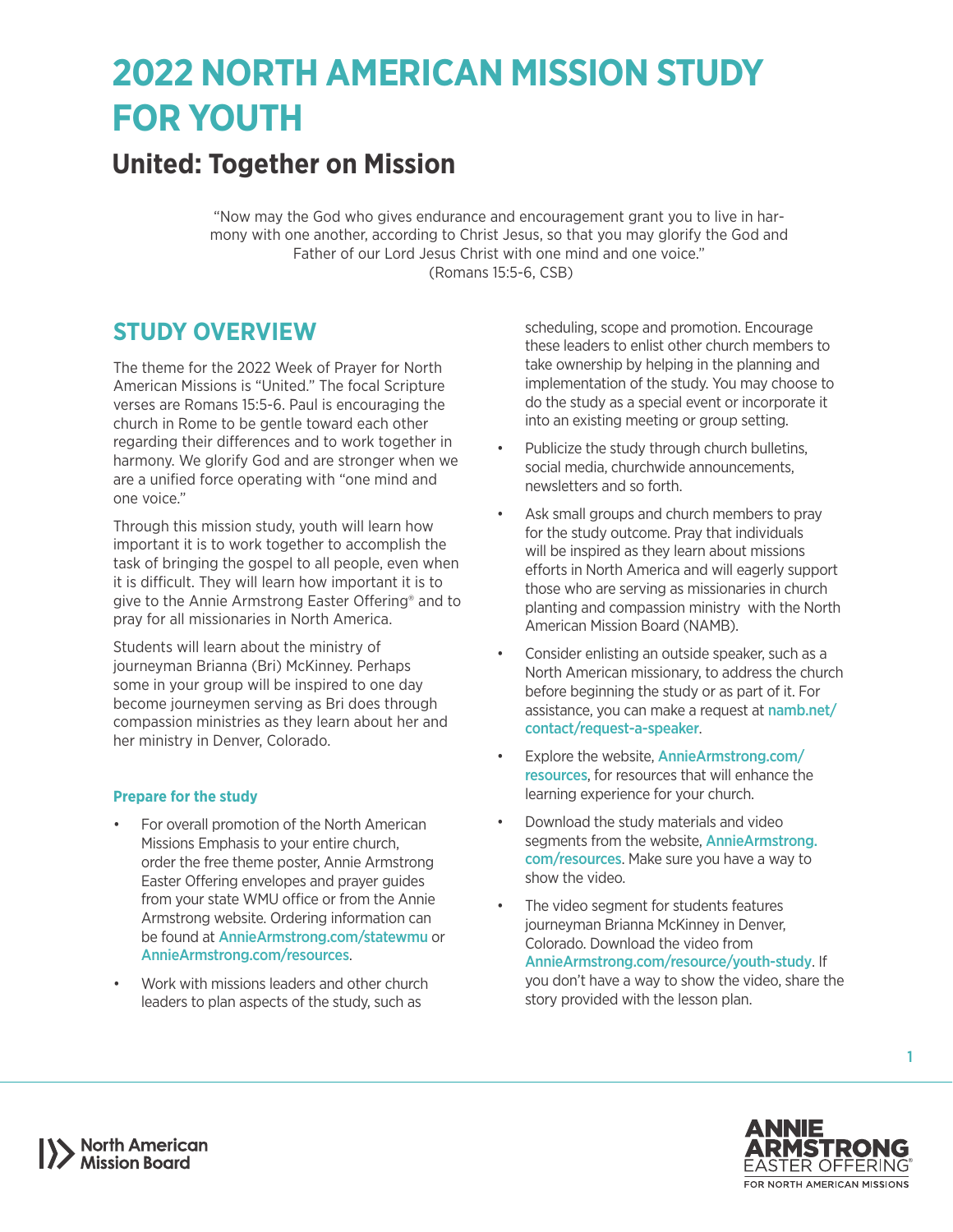- Order or download and print enough *2022 Week of Prayer* bookmarks and prayer guides for each participant or family to have one of each from [AnnieArmstrong.com/resources](http://AnnieArmstrong.com/resources).
- Connect with your pastor to receive clear understanding of how your church supports the Cooperative Program and the Annie Armstrong Easter Offering for North American Missions. Be prepared to share that with your class.
- The featured missionary for this lesson is named Brianna McKinney. She serves as a journeyman. Go to [namb.net/go/journeyman](http://www.namb.net/go/journeyman) to become familiar with the functions of a North American Mission Board journeyman.
- To conduct the lesson, you will need enough index cards and pens or pencils for each student. You also need a hula hoop and a stopwatch. The clock app on a smart phone has a stopwatch feature.

*Note: Your church has permission to download videos and other resources at* [AnnieArmstrong.](http://AnnieArmstrong.com) [com](http://AnnieArmstrong.com)*. Downloads are free. You can also check out the Annie Armstrong Facebook page for more missionary stories at* [facebook.com/aaeo.sbc](http://facebook.com/aaeo.sbc)*.*

#### **Lead the Study**

#### Introduction and Opening Activity

Welcome students and introduce yourself in case you have students who don't already know you. Introduce the study using the information in the study overview.

Explain what the Annie Armstrong Easter Offering is and how your church participates. Note that all donations to the offering go directly to support missionaries in North America and their ministries.

Distribute the index cards and pens. Ask the students to write down at least two things they like to do. What are their interests? Are they artistic? Do they love working with children or building things? Are they adept at working with computer coding? Do they like sports? Are they interested in music?

Have the students hold onto their cards for the time being. They will be used later in the lesson.

*Transition to the lesson.*

#### **Bible Lesson**

Read and briefly explain the focal verses, Romans 15:5-6.

The apostle Paul was writing to the church in Rome, which was made up of Jews and Gentiles, slave and free, rich and poor, strong and weak. They were having difficulty accepting one another because of their differences.

Paul was urging all of them to accept one another as Christ has accepted us. He encouraged them to be patient with one another and not to live only to please themselves, for even Christ did not live to please himself.

God wants us as Christians to patiently accept and encourage one another and to live in complete harmony with each other. We are stronger when we are working in unity toward a single goal, and that goal is to spread the good news of Jesus and the truth of the kingdom of heaven around the world.

We are working in unity when we together support our missionaries—missionaries like Brianna McKinney.

*Transition to the lesson/video below.*

#### **Missionary Lesson and/or Video**

Introduce missionary Brianna (Bri) McKinney. Bri is serving in Denver, Colorado, with the North American Mission Board as a journeyman.

Discuss the role of a journeyman. The information below is from NAMB's website: [namb.net/go/journeyman](http://www.namb.net/go/journeyman).

NAMB journeymen are recent college graduates who become missionaries for a two-year term. Journeymen work with and through NAMB's compassion ministry, Send Relief\*, where they



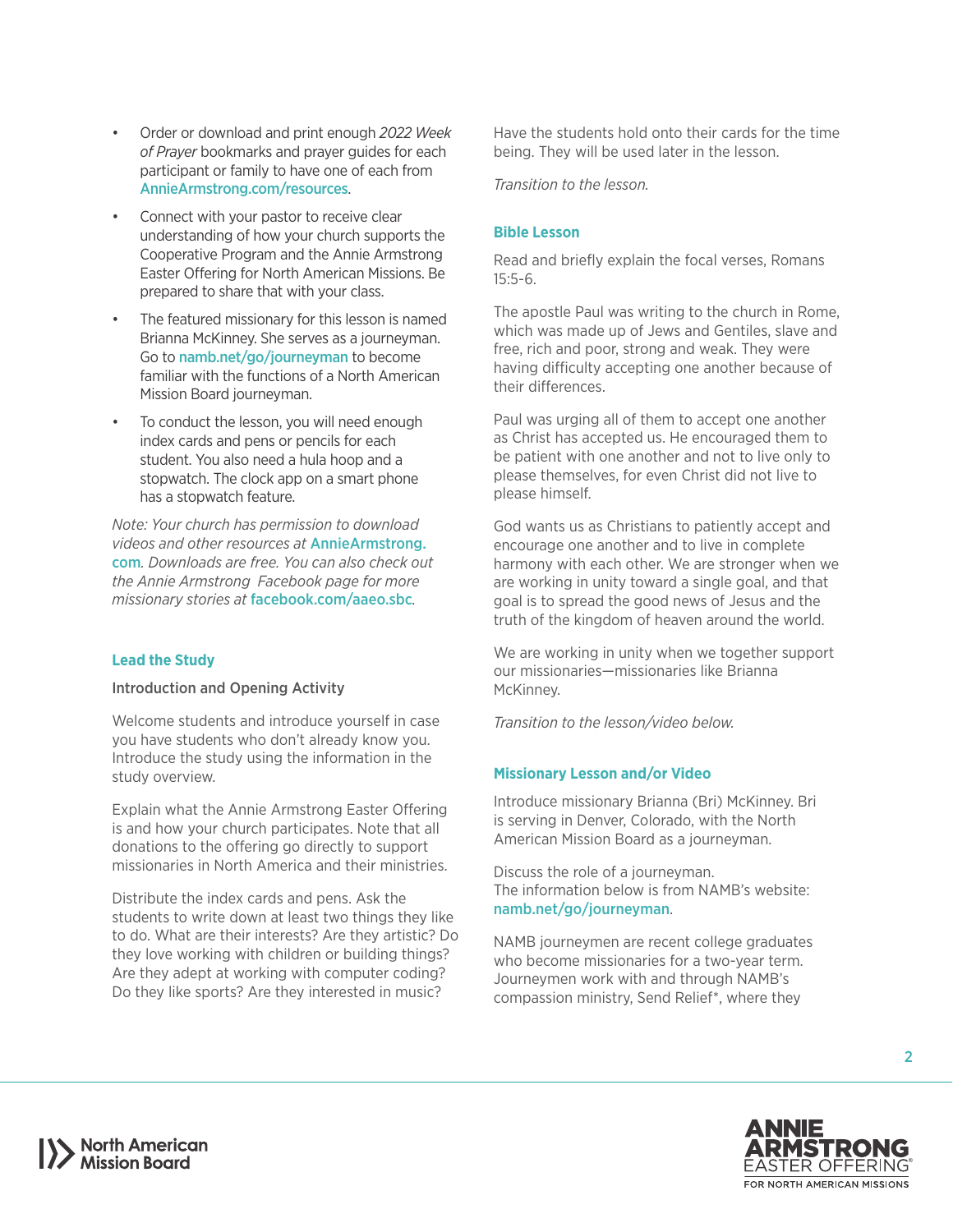become a vital part of NAMB missionary teams at Send Relief ministry centers and NAMB Send Cities.

While all journeymen are involved in evangelism, discipleship and church planting, the specific role they play will vary from location to location. Responsibilities could include leadership development and training, volunteer coordination, community development, research and mapping and a variety of other tasks.

While the range of actual tasks will be broad, each journeyman's work will be aligned with NAMB's goals of engaging communities with the hope of the gospel in the areas of poverty, refugees and internationals, foster care and adoption, human trafficking, crisis response and church planting.

*Note: Send Relief is a joint ministry of the North American Mission Board and the International Mission Board.*

*Show the video from* [AnnieArmstrong.com/](http://AnnieArmstrong.com/resource/youth-study) [resource/youth-study](http://AnnieArmstrong.com/resource/youth-study)*. If you can't show the video, share the information below about Bri and her ministry in Denver, Colorado.*

Bri serves as a NAMB journeyman in Denver, which is the 19th largest city in the United States. This large city only has one evangelical church for every 32,000 people. That means there are a lot of people in Denver who don't go to church and who don't have a relationship with Jesus.

One great way to help people want to know more about Jesus is through compassion ministries. Compassion ministries help people in areas where they are suffering. If people are hungry, food is provided. If they have recently come to North America from another country, help learning the language is offered. Basically, any kind of help people need can be offered through compassion ministry. NAMB's compassion ministry is called Send Relief.

Bri's job is to come alongside churches to help expand their reach into their communities. She loves to match the talent of members of missions teams to the "need of the day."

For instance, Bri was asked to help brighten up the outside of a school for refugee children to make it look "happier on the outside." So Bri helped to bring a missions team from

Tennessee to Denver, and that team brought a guy who worked in a paint store.

Bri put the right Christ-followers in the right place at the right time, and beautiful things happened. The simple act of painting the school brought smiles to the faces of the refugee kids and made them feel more welcome in a country that was new to them.

Bri also helps to coach GenSend student missionaries. GenSend is a NAMB ministry that sends high-school and college-aged students on short-term missions trips across North America, connecting them with missionaries doing compassion ministry or planting new churches. Bri helps GenSenders who come to Denver during spring or summer breaks learn how to live like missionaries.

Bri is raising up an army of believers who will take the gospel to the ends of the earth, and it is all made possible by our generous gifts to the Annie Armstrong Easter Offering. It is possible because God's people are working together as a unified force in harmony.

#### Activity (10 minutes)

Ask the students to pull out their index cards. Ask them to examine what they wrote about the things they like or like to do. How might those things they like to do be used in a ministry setting? Ask them to think of ways they can use those interests to serve now in their church, community or schools.

Suggestions for service are below:

- Help in your church's VBS
- Clean up the outside of the church
- Honor the senior-aged people with a party
- Help tutor kids after school
- Make welcome bags for refugees or internationals who are new to your community

Take this to the next level by planning a project to actually implement, either in your church, community or school. Encourage the students to plan together and to work in harmony to develop a plan of action and to carry it out.

Find **[ministry guides](https://www.sendrelief.org/ministry-guides/)** to get you started at [SendRelief.org](http://SendRelief.org).



3